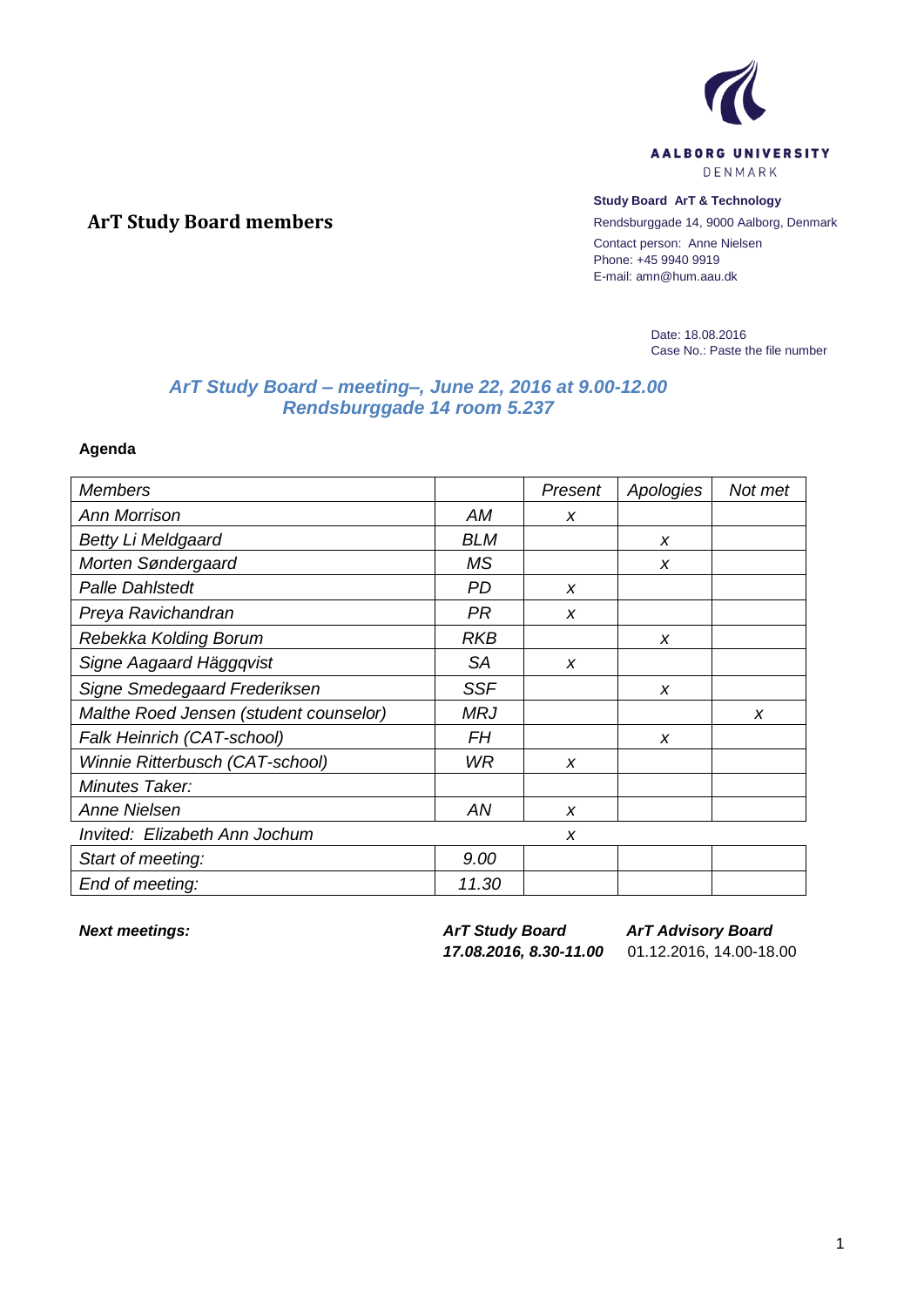

| Items:         | Subject:                                                                                                                                                                                                                                                                                                                                                                                              |
|----------------|-------------------------------------------------------------------------------------------------------------------------------------------------------------------------------------------------------------------------------------------------------------------------------------------------------------------------------------------------------------------------------------------------------|
| 1 <sub>1</sub> | Approval of Agenda 22.06.2016                                                                                                                                                                                                                                                                                                                                                                         |
|                | Approved                                                                                                                                                                                                                                                                                                                                                                                              |
| 2.             | Approval of Minutes 04.05.2016 (Attached)                                                                                                                                                                                                                                                                                                                                                             |
|                | Approved                                                                                                                                                                                                                                                                                                                                                                                              |
| 3.             | Semester Guides Fall2016, ArT5, ArT3 and ArT1                                                                                                                                                                                                                                                                                                                                                         |
|                | ArT <sub>5</sub>                                                                                                                                                                                                                                                                                                                                                                                      |
|                | EAJ gave a summary of ArT5 semester guide. Working with Aalborg Theatre, all courses will be part of<br>the project – and end up in a performance at the Theatre. There will be workshops and collaboration<br>with external partners at the space and external guest lecturers. Fewer dances than last year and<br>more performance. EAJ has changed other thing according to the student's remarks. |
|                | Exhibition will be 3 performances.                                                                                                                                                                                                                                                                                                                                                                    |
|                | ArT3                                                                                                                                                                                                                                                                                                                                                                                                  |
|                | AM will have a talk to Markus of the missing content.                                                                                                                                                                                                                                                                                                                                                 |
|                | ArT1                                                                                                                                                                                                                                                                                                                                                                                                  |
|                | Not received – coordinator will not be employed until August 1.                                                                                                                                                                                                                                                                                                                                       |
|                | WBR gave a short orientation about the new template and the history behind – has been sent to all<br>coordinators, and asked them to pass it on to all teachers.                                                                                                                                                                                                                                      |
|                | The semester guides has to be handed in August 14, at 8 pm. to AN.                                                                                                                                                                                                                                                                                                                                    |
| 4.             | News:                                                                                                                                                                                                                                                                                                                                                                                                 |
|                | <b>Head of Study (PD)</b>                                                                                                                                                                                                                                                                                                                                                                             |
|                | Study Board reorganization in CAT School- the department accept that ArT needs a research<br>group. The main issue about having a master to each bachelor education has to be solved in another<br>way.                                                                                                                                                                                               |
|                | WBR – FH is analysing all answers from all educations. A meeting with Head of Department of Com-<br>munication and the Dean and Pro Dean of the Faculty of the Humanities will take place in August.<br>Conclusions from this meeting will be announced hereafter.                                                                                                                                    |
|                | The positive issue for ArT is that there will be an ArT Knowledge Group - still not settled.                                                                                                                                                                                                                                                                                                          |
|                | Reconstruction of ArT classroom. It is still in the planning face. PD has described ArTs use of space<br>- both to work in, teach in and making project in to the Head of Department. SAH urge PD to send out<br>an e-mail to all ArT students.                                                                                                                                                       |
|                | Teachers Meeting August 18, 2016 all day.                                                                                                                                                                                                                                                                                                                                                             |
|                |                                                                                                                                                                                                                                                                                                                                                                                                       |

*Students (SAH/RBK)*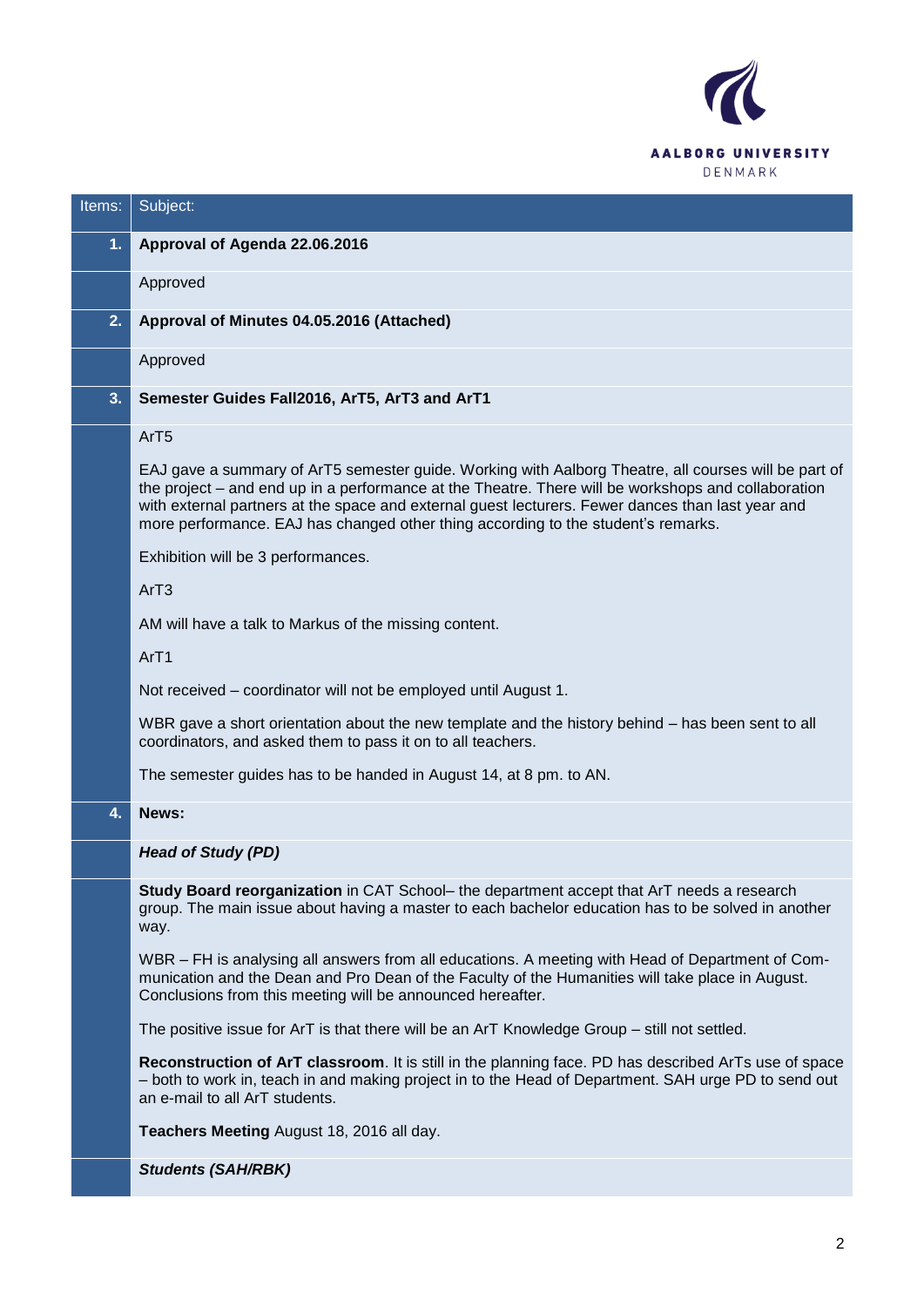

|    | No news.                                                                                                                                                                                                                               |
|----|----------------------------------------------------------------------------------------------------------------------------------------------------------------------------------------------------------------------------------------|
|    | <b>Students Supervisors (MRJ/RBK)</b>                                                                                                                                                                                                  |
|    | No news.                                                                                                                                                                                                                               |
|    | <b>CAT-School (FH/WRB)</b>                                                                                                                                                                                                             |
|    | Re-organizing the school structure at the department at Communication and Psychology. New<br>school will be all study boards at the Department. Decision lies with the Dean of HUM.                                                    |
|    | Focus area in AAU strategy - Students Intensity - Number of working hours. Notice it might be an<br>issue that the board may examine.                                                                                                  |
| 5. | How do we make PR to recruit students from outside Denmark?                                                                                                                                                                            |
|    | Will be discussed at the teachers meeting.                                                                                                                                                                                             |
|    | <b>Especially the Nordic countries</b>                                                                                                                                                                                                 |
|    | Study abroad is worth mentioning for marketing.                                                                                                                                                                                        |
| 6. | Agreement with exchange universities. (Attached list of previously approved stay)                                                                                                                                                      |
|    | Two new in pipeline - Winnie                                                                                                                                                                                                           |
|    | University of Bologna, Italy                                                                                                                                                                                                           |
|    | CESI - Centre de Rouen, France                                                                                                                                                                                                         |
|    | It is decided to continue the efforts to enter IIA (ERASMUS contracts) with the two programmes.                                                                                                                                        |
| 7. | <b>IIM Censor årsberetning 2015</b>                                                                                                                                                                                                    |
|    | PD gave a summary of the remarks for ArT,                                                                                                                                                                                              |
|    | Comment to a module which was given in Fall2014 (exam) and in Spring 2015 (re exam).                                                                                                                                                   |
|    | The ArT Board have been aware of the comment and the module was strengthened in Fall2015, and<br>the current teacher (Fall 2016) will be made aware of the remark and make sure that the learning goal<br>is addressed correctly.      |
|    | The general BA-project – the Bloom's taxonomy, answer to comment "Den Bloomske taxonomi kan<br>være svær at bedømme gradueret "                                                                                                        |
|    | The censor comment is not very clear. Still, Bloom's taxonomy in itself consists of a series of degrees<br>of learning. And weighted together, applied on a number of learning goals, censors should be able to<br>decide upon a grade |
| 8. | Items for next meeting.                                                                                                                                                                                                                |
|    | Semester Guides.                                                                                                                                                                                                                       |
| 9. | Any further Business.                                                                                                                                                                                                                  |